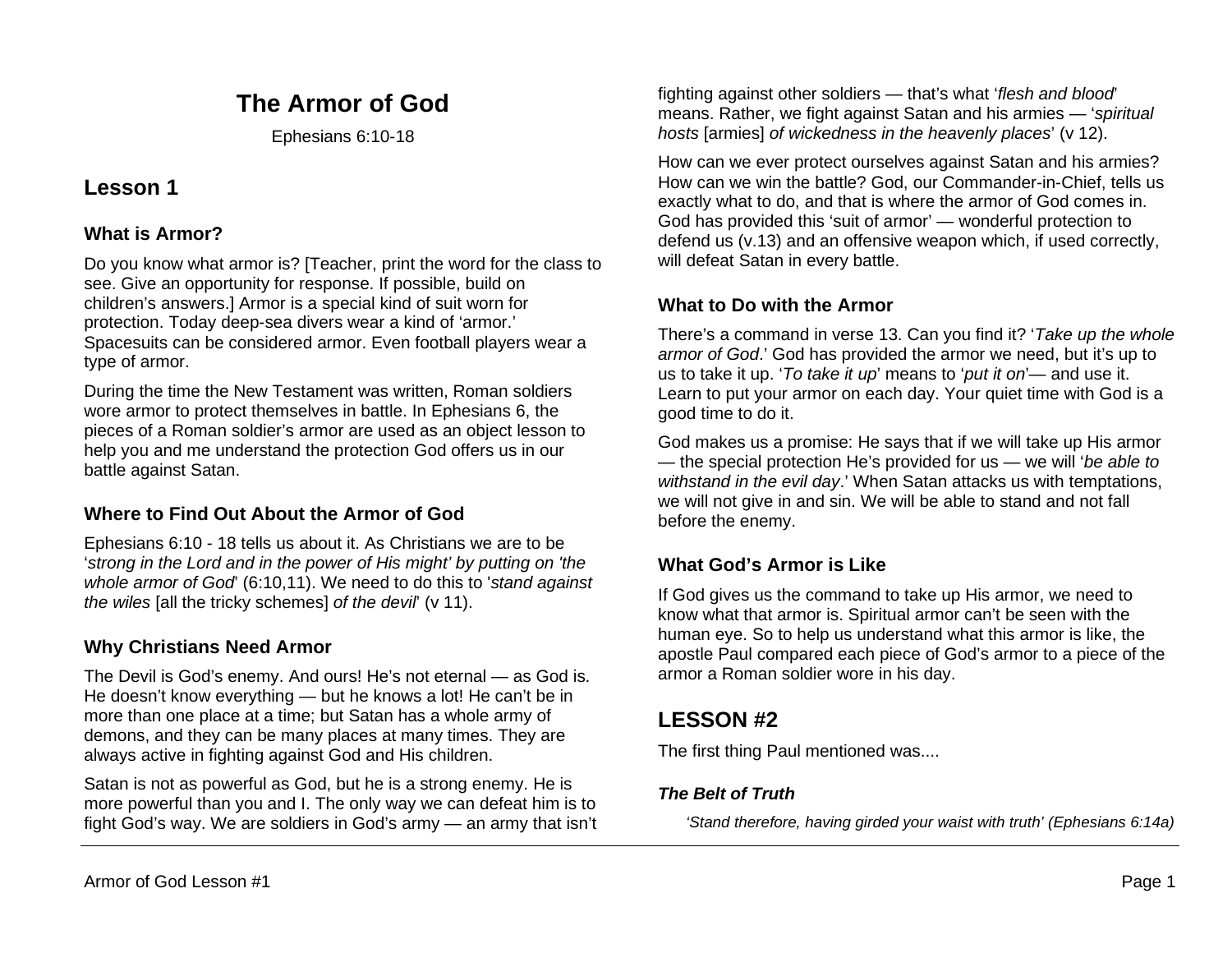The Roman soldier wore a strong, wide piece of armor around the middle of his body like a belt. It not only protected his vital organs, but it held all the others pieces of the armor together. With his belt on, the soldier could move around with confidence, knowing his other pieces would not slip out of place.

As Christians, we are to put on the '*Belt of Truth*.' How do we do that? There are two ways.

First, we put on the Belt of Truth by learning as much as we can of the Bible's truths. How can you learn God's truths? (By going to church and Sunday school; by having your quiet time; by memorizing Bible verses and thinking about them.)

What are some things you know about God that make you confident in our battle with Satan? (God's love and salvation, John 3:16; God's presence always, Hebrews 13:5; God's promise of victory, 1 Corinthians 15:57.) If you are learning God's Word and putting on the Belt of Truth each morning, then you will be ready to face Satan. When he tempts you to doubt God's goodness, the Belt of Truth will help protect you because you can remember what you have learned about God and His promises.

Another way to put on the Belt of Truth is to be sure that you are always truthful in everything you do. The Lord Jesus called Satan the '*father of lies*' (John 8:44). Satan is happy when you tell even a small lie. Jesus said, '*I am the ...truth*' (John 14:6). Jesus is your protection against Satan's temptations to lie. Ask Him to help you tell the truth (Psalm 19:14; 119:29). When you have a clear conscience because you've put on the Belt of Truth, you can face the enemy without fear and be confident of victory.

# **LESSON #3**

The next piece of armor God has for us is...

#### *The Breastplate of Righteousness*

*'Stand...having put on the breastplate of righteousness' (6:14).*

In human armor a breastplate covered the soldier's body from his neck to his waist — in the front and back. It was made of metal plates or chains so that no sword or arrow could go through it. What is the most important part of your body that the breastplate covers? Your heart.

As Christians, you and I need protection for our hearts. And that protection comes from our righteousness.

It's true that not one of us is righteous (Romans 3:10). We are all sinners (Romans 3:23). But when you accept Jesus as your Savior, God stops seeing you as a sinner and sees you as one who has never sinned. Your sins are forgiven (Ephesians 4:32). God credits you with the righteousness of the Lord Jesus Christ (1 Corinthians 1:30; 2 Corinthians 5:21). From the moment you are saved, you are accepted by God the Father; for when He looks at you, He sees the righteousness of his Son (Ephesians 1:6).

That doesn't mean you don't ever sin again. You and I will fight sin as long as we live on this earth. The battle against sin is one of the hardest for Christians to win. We must always be alert and watching for Satan. He is always trying to tempt us and trick us into sinning. In our fight against sin, God wants us to wear the Breastplate of Righteousness. When Satan tries to make us think that God rejects us, we can resist him by remembering that God accepts us — even when we fail — because we have Christ's righteousness.

We can also put on the Breastplate of Righteousness by living our lives as 'rightly' as we know how. Choosing to tell the truth instead of lying. Choosing to be kind instead of hateful. Choosing to obey instead of disobeying. God gives us power to choose right and do it. That's righteous living. By choosing right instead of wrong, you will be protecting your heart with the Breastplate of Righteousness. The kind of life you live is important. It will either make it easier for Satan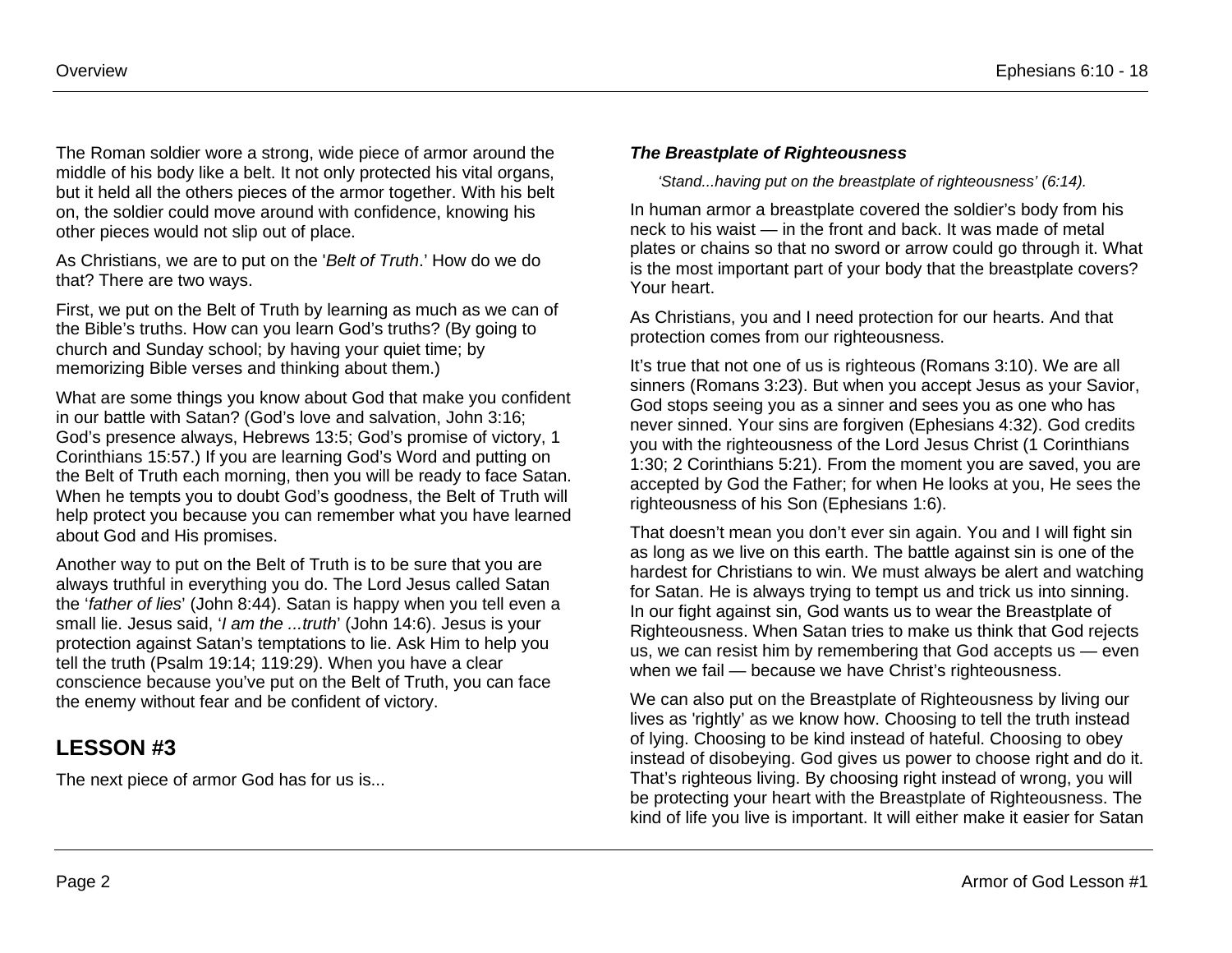to attack you or harder for him to defeat you. Ask God to help you choose right each day.

## **LESSON #4**

The next part of armor is for the feet. Have your...

#### *Gospel of Peace Shoes*

*'And having shod your feet with the preparation of the gospel of peace' (6:15).*

It's important to have your feet in good condition if you're going into battle, isn't it? If your feet hurt, it's hard to stand, much less walk or run into battle. Then, too, if you have slippery soles on your shoes, you'll easily fall down and be trampled. Roman soldiers wore heavy protective foot gear. Their sandals had hobnails in the soles. Their shoes made them sure-footed and stable in the battle with the enemy.

God says our feet should be covered with the gospel of peace. The Bible says that '*He* [Jesus] *is our peace*' (Ephesians 2:14). We strap on the Shoes of Peace when we gain peace with God by accepting His gift of salvation (Romans 5:1) and begin to live in a way that is pleasing to Him. Then as we walk through each day, our lives can show the good news of God's peace.

First, we can have peace with ourselves by seeing ourselves as God sees us — loved by Him (Jeremiah 31:3), forgiven (Ephesians 4:32), and accepted forever as a member of His family (John 1:12). Then we can have peace with others — being kind to them, forgiving them (Ephesians 4:32), doing our best to build them up and not tear them down (Ephesians 4:29). And we show that we are walking through life with the Shoes of Peace when we share God's love with those who do not know the Lord Jesus (Matthew 28:19; 2 Corinthians 5:20).

## **LESSON #5**

Then we need...

### *The Shield of Faith*

*Above all, taking the shield of faith with which you will be able to quench all the fiery darts of the wicked one' (6:16).*

The Roman soldier's armor also included a large shield made of wood. It was about 21/2 feet across and 4 feet long, so it offered double protection for almost every part of the soldier's body. To get to him, the enemy's arrows had to get past the shield first and then pierce through the armor that was worn on the soldier's body. The sides of the shield were made to hook together with the shields of other soldiers so that an army could use them to form a wall of protection.

The enemy used everything they could think of to defeat the soldiers. Knowing the soldier's shields were made of wood, the enemy often set their arrows on fire before they shot them. Roman soldiers covered their wooden shields with cloth and tough leather, then soaked them in water so that when a flaming arrow landed on the wet shield, the fire would immediately go out.

Satan, our enemy, shoots flaming arrows, or '*fiery darts*,' at us, too. Some of the darts Satan shoots are lies, hateful thoughts about people or the desire to sin. We don't know when Satan will shoot one of his darts. He's like a sniper who shoots when we least expect it. We must always have our Shields of Faith in hand and be ready to use it.

Satan wants you and me to doubt God. He wants us to doubt God's promises, His faithfulness, His goodness, and His power.

We need to surround ourselves with Christian friends so that when we are tempted to give up our faith, we can 'hook on' to their shields and let them encourage us (Hebrews 10:23-25). Hold your Shield of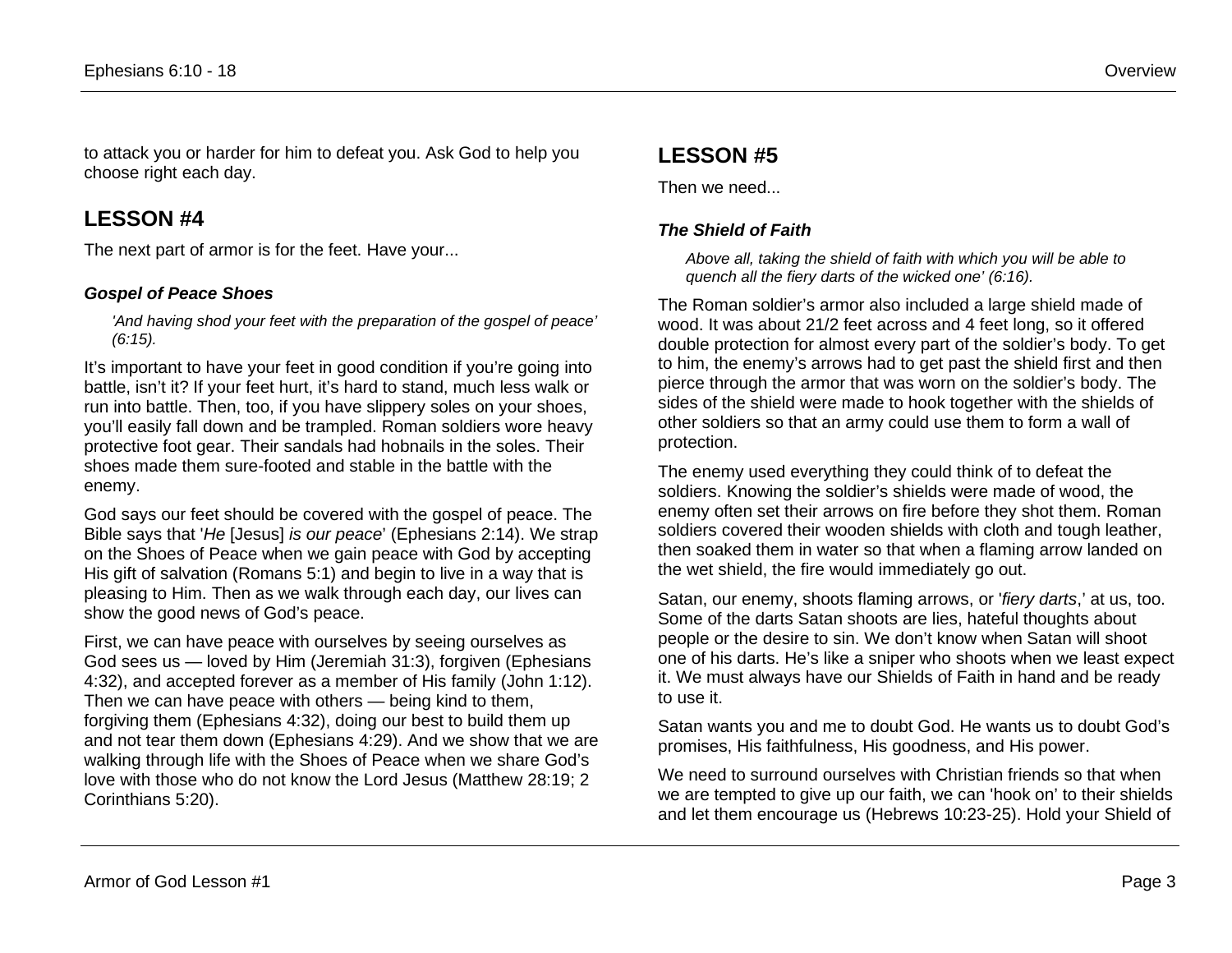Faith high by trusting the truths you know about God. Even when things seem to be going wrong, believe that God is your always present, all-powerful, loving Father, working in your life for your good — even when your feelings tell you something different. Faith is acting on what you believe even when you have doubts.

# **LESSON #6**

No matter how much armor you have for your body, it will do you no good unless you protect your head. The armor God has provided for your head is...

#### *The Helmet of Salvation*

#### *'And take the helmet of salvation' (17a)*

Who wears a helmet? Football players, skateboarders, bicycle and motorcycle riders, soldiers...

They all wear helmets for one reason — to protect their heads. If your head gets hit, your brain gets hurt and you lose the battle.

Satan wants to attack the mind of the Christian. We need to let God control what enters our mind. We have to be careful what we think about, what we read, what we watch on TV or what we listen to in music.

We need to think often about the salvation, or deliverance, that Jesus offers to us as Christians. When He died on the cross, Jesus saved us from the punishment for our sins (Romans 8:1a). Now Jesus is with us every day to deliver us from the power of sin (2 Corinthians 12:9; Philippians 4:13). And when we die, Jesus has a place prepared for us in heaven where we will be delivered forever from the presence of sin (John 14:1-4; Revelation 21:27).

A soldier's helmet protected his head and gave him confidence that he was safe from the enemy's attack. You put on the Helmet of Salvation when you believe the Lord's promises of salvation — past, present, and future — and confidently expect Him to deliver you (1 Thessalonians 5:8). In the New Testament, the word *hope* means to wait for something with confidence (see also Romans 8:24, 25).

Remember, the Lord Jesus is more powerful than Satan (1 John 4:4). Satan cannot possibly win when you put on the Helmet of Salvation and guard your thoughts.

Finally, we are completely covered from head to foot. If we put all of God's armor on, Satan cannot harm us.

## **LESSON #7**

However, we now need something with which to fight back when Satan attacks. So we have...

#### *The Sword of the Spirit*

*'Take...the sword of the Spirit, which is the word of God (17b)*

With our armor on, we're ready to pick up our swords and go into battle. Our sword isn't made out of sharp steel because we're not fighting against flesh and blood. We're fighting a spiritual battle one that can only be won in God's power.

Our sword is the Word of God. This sword is different from metal swords. The more you use a steel sword, the duller it gets. But the more you use God's Word in the battle of life, the sharper and more effective it becomes.

That means we should be learning verses from God's Word so the Holy Spirit can bring them back to our memory when we are tempted to do wrong. Each verse that you put into practice is a powerful weapon that God can use to attack Satan and put him on the run.